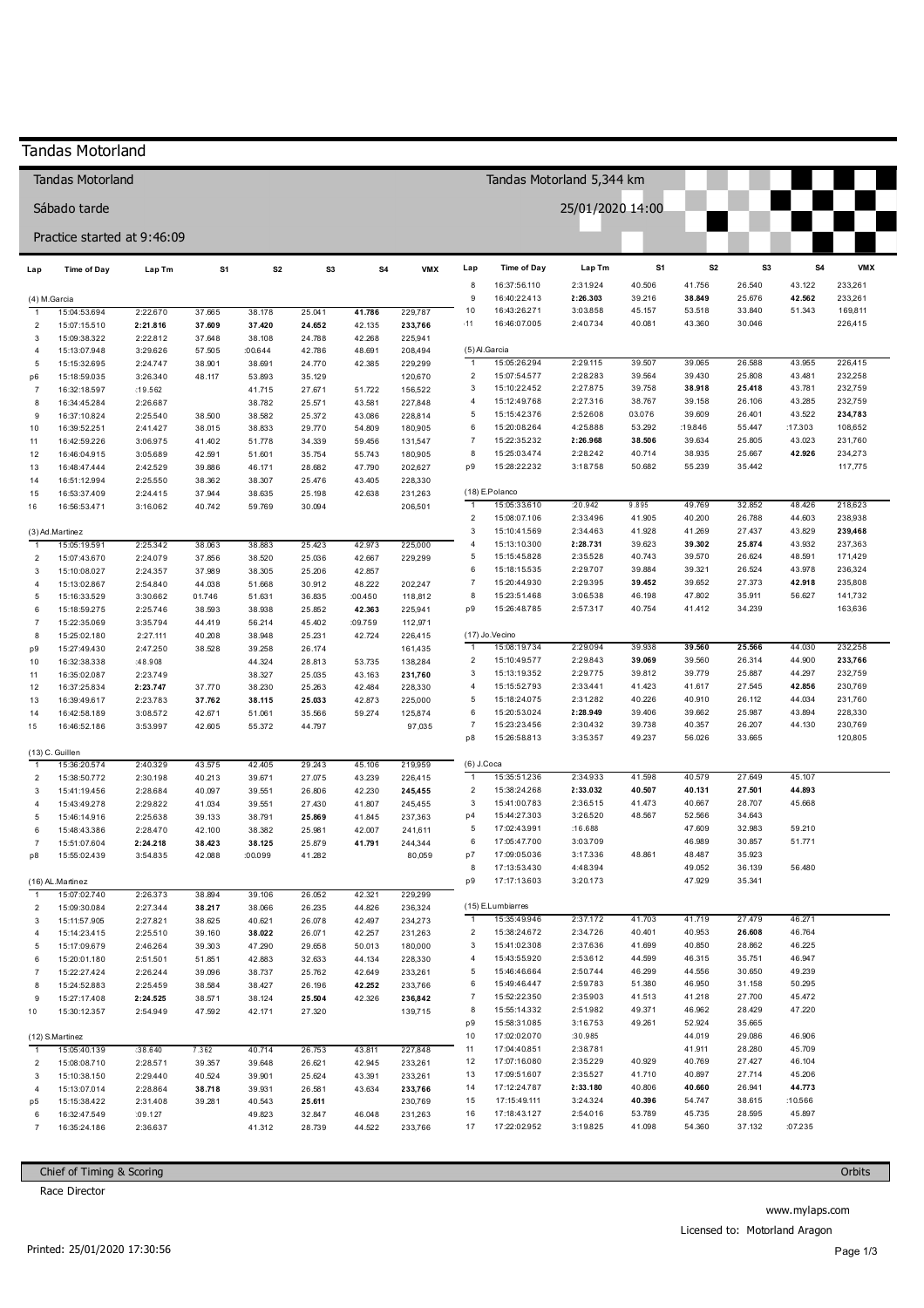|                        | <b>Tandas Motorland</b>      |                      |                  |                  |                  |                           |                    |                                           |                              |                      |                  |                   |                  |                  |                    |
|------------------------|------------------------------|----------------------|------------------|------------------|------------------|---------------------------|--------------------|-------------------------------------------|------------------------------|----------------------|------------------|-------------------|------------------|------------------|--------------------|
|                        | Tandas Motorland             |                      |                  |                  |                  | Tandas Motorland 5,344 km |                    |                                           |                              |                      |                  |                   |                  |                  |                    |
|                        | Sábado tarde                 |                      |                  |                  |                  |                           |                    |                                           |                              | 25/01/2020 14:00     |                  |                   |                  |                  |                    |
|                        | Practice started at 9:46:09  |                      |                  |                  |                  |                           |                    |                                           |                              |                      |                  |                   |                  |                  |                    |
| Lap                    | <b>Time of Day</b>           | Lap Tm               | S1               | S <sub>2</sub>   | S3               | S4                        | <b>VMX</b>         | Lap                                       | <b>Time of Day</b>           | Lap Tm               | S <sub>1</sub>   | S <sub>2</sub>    | S <sub>3</sub>   | S4               | <b>VMX</b>         |
| 18                     | 17:24:45.171                 | 2:42.219             | 41.008           | 41.104           | 27.391           |                           |                    | p1                                        | 16:07:11.189                 | 2:54.809             | 42.074           | 42.968            | 31.002           |                  | 188,811            |
|                        | (7) E.Navarro                |                      |                  |                  |                  |                           |                    | $\overline{2}$<br>3                       | 16:10:42.381<br>16:13:19.842 | 3:31.192<br>2:37.461 |                  | 44.960<br>41.291  | 31.001<br>27.876 | 46.366<br>47.170 | 216,433<br>216,433 |
| $\overline{1}$         | 15:36:48.149                 | 2:44.866             | 45.886           | 43.900           | 28.590           | 46.490                    |                    | 4                                         | 16:15:57.604                 | 2:37.762             | 41.017           | 41.380            | 28.580           | 46.785           | 217,304            |
| $\overline{2}$         | 15:39:25.052                 | 2:36.903             | 41.533           | 41.075           | 27.539           | 46.756                    |                    | 5<br>6                                    | 16:19:44.354                 | 3:46.750             | 41.937           | 58.479            | 45.136           | :21.198          | 87,308             |
| 3<br>4                 | 15:42:00.285<br>15:44:34.195 | 2:35.233<br>2:33.910 | 41.392<br>40.543 | 40.799<br>40.722 | 27.239<br>26.455 | 45.803<br>46.190          |                    | p7                                        | 16:22:27.332<br>16:27:28.914 | 2:42.978<br>5:01.582 | 43.049<br>15.287 | 43.266<br>:10.331 | 29.497<br>51.460 | 47.166           | 216,867<br>73,220  |
| 5                      | 17:02:30.538                 | :56.343              | 3.876            | 47.622           | 31.920           | 52.925                    |                    |                                           |                              |                      |                  |                   |                  |                  |                    |
| 6                      | 17:05:22.822                 | 2:52.284             | 46.069           | 46.778           | 31.456           | 47.981                    |                    |                                           | (8) M.Moliner                |                      |                  |                   |                  |                  |                    |
| $\overline{7}$         | 17:08:06.566                 | 2:43.744             | 45.198           | 43.609           | 28.873           | 46.064                    |                    | $\overline{1}$                            | 15:08:06.465                 | :32.149              | 1.343            | 46.125            | 35.476           | :09.205          | 117,010            |
| 8<br>9                 | 17:10:45.601<br>17:13:26.278 | 2:39.035<br>2:40.677 | 42.702<br>43.965 | 42.555<br>41.955 | 28.800<br>28.785 | 44.978<br>45.972          |                    | $\overline{2}$<br>$\mathbf{3}$            | 15:10:51.123<br>15:13:34.051 | 2:44.658<br>2:42.928 | 46.183<br>44.674 | 41.746<br>42.576  | 29.600<br>27.672 | 47.129<br>48.006 | 206,501<br>201,493 |
| 10                     | 17:16:03.172                 | 2:36.894             | 41.958           | 41.326           | 28.615           | 44.995                    |                    | $\overline{4}$                            | 15:16:13.164                 | 2:39.113             | 41.221           | 41.857            | 28.001           | 48.034           | 200,371            |
| 11                     | 17:18:40.657                 | 2:37.485             | 41.299           | 42.527           | 28.205           | 45.454                    |                    | p <sub>5</sub>                            | 15:19:36.483                 | 3:23.319             | 44.716           | 55.445            | 33.847           |                  | 105,675            |
| 12                     | 17:21:18.422                 | 2:37.765             | 41.924           | 42.025           | 28.473           | 45.343                    |                    | 6                                         | 16:32:48.715                 | :12.232              |                  | 49.556            | 33.112           | 48.205           | 204,934            |
| 13                     | 17:23:56.753                 | 2:38.331             | 41.707           | 41.899           | 28.930           | 45.795                    |                    | $\overline{7}$<br>8                       | 16:35:29.994                 | 2:41.279             |                  | 42.060            | 28.864           | 47.526           | 217,304            |
| 14                     | 17:27:12.558                 | 3:15.805             | 41.626           | 44.278           | 28.969           |                           |                    | 9                                         | 16:38:08.598<br>16:40:47.264 | 2:38.604<br>2:38.666 | 41.852<br>41.737 | 41.783<br>41.369  | 27.846<br>28.067 | 47.123<br>47.493 | 216,433<br>216,000 |
|                        | (20) Er.Mompel               |                      |                  |                  |                  |                           |                    | 10                                        | 16:44:29.200                 | 3:41.936             | 55.380           | 56.920            | 39.329           |                  | 98,720             |
| $\overline{1}$         | 15:05:17.897                 | 2:34.904             | 40.441           | 40.745           | 26.916           | 46.802                    | 201,869            |                                           |                              |                      |                  |                   |                  |                  |                    |
| $\overline{2}$         | 15:07:53.884                 | 2:35.987             | 41.300           | 40.707           | 26.811           | 47.169                    | 201,117            |                                           | (10) Al. O. Llinares         |                      |                  |                   |                  |                  |                    |
| p3                     | 15:11:10.069                 | 3:16.185             | 41.555           | 46.767           | 39.795           |                           | 142,480            | $\overline{1}$<br>$\overline{\mathbf{c}}$ | 14:42:36.129<br>14:45:42.855 | 2:43.003<br>3:06.726 | 43.155<br>48.959 | 43.328<br>50.157  | 28.352<br>33.689 | 48.168<br>53.921 | 192,857<br>139,715 |
| 4<br>5                 | 15:14:53.917<br>15:17:33.292 | 3:43.848<br>2:39.375 |                  | 41.483<br>44.046 | 27.037<br>27.784 | 48.440<br>46.515          | 192,171<br>204,934 | $\ensuremath{\mathsf{3}}$                 | 14:48:24.938                 | 2:42.083             | 41.514           | 44.243            | 28.656           | 47.670           | 190,476            |
| p6                     | 15:20:53.006                 | 3:19.714             | 44.001           | 47.256           | 33.328           |                           | 108,761            | $\overline{4}$                            | 14:51:03.859                 | 2:38.921             | 41.633           | 42.032            | 27.492           | 47.764           | 193,548            |
| p7                     | 15:27:45.665                 | 6:52.659             |                  | 41.422           | 27.902           |                           | 190,813            | $\sqrt{5}$                                | 14:54:41.847                 | 3:37.988             | 51.266           | 54.606            | 43.428           | :08.688          | 113,804            |
| 8                      | 16:32:21.518                 | :35.853              |                  | 42.604           | 28.509           | 50.492                    | 177,340            | p6                                        | 14:58:13.166                 | 3:31.319             | 52.934           | 47.330            | 34.790           |                  | 116,631            |
| $\boldsymbol{9}$<br>10 | 16:34:58.300<br>16:37:36.449 | 2:36.782<br>2:38.149 | 40.906<br>42.753 | 41.606<br>40.820 | 27.428<br>27.301 | 46.842<br>47.275          | 206,107<br>203,390 |                                           | (21) Ro.LLano                |                      |                  |                   |                  |                  |                    |
| 11                     | 16:40:14.241                 | 2:37.792             | 40.761           | 41.666           | 27.265           | 48.100                    | 204,159            | $\overline{1}$                            | 15:36:52.634                 | 2:46.200             | 43.365           | 44.651            | 30.235           | 47.949           | 202,247            |
| 12                     | 16:43:08.225                 | 2:53.984             | 41.841           | 42.072           | 28.974           |                           | 143,046            | $\overline{2}$                            | 15:39:34.102                 | 2:41.468             | 41.717           | 42.438            | 29.288           | 48.025           | 197,441            |
| 13                     | 16:47:50.338                 | 4:42.113             |                  | 47.409           | 33.183           | 48.979                    | 196,364            | $\mathbf{3}$                              | 15:42:23.014                 | 2:48.912             | 41.991           | 42.478            | 28.835           | 55.608           | 191,150            |
| 14                     | 16:50:38.926                 | 2:48.588             |                  | 44.289           | 30.680           | 48.788                    | 196,007            | $\overline{4}$<br>$\,$ 5 $\,$             | 15:45:05.083                 | 2:42.069             | 42.408<br>50.444 | 42.779            | 28.522           | 48.360           | 199,262            |
| 15<br>16               | 16:53:26.305<br>16:57:01.762 | 2:47.379<br>3:35.457 | 43.575<br>46.042 | 44.575<br>44.860 | 30.942<br>31.147 | 48.287                    | 199,630<br>81,448  | 6                                         | 15:48:13.941<br>15:51:01.919 | 3:08.858<br>2:47.978 | 46.120           | 51.859<br>42.741  | 33.394<br>27.796 | 53.161<br>51.321 | 166,410<br>197,802 |
|                        |                              |                      |                  |                  |                  |                           |                    | $\overline{7}$                            | 15:53:42.890                 | 2:40.971             | 41.671           | 41.907            | 28.171           | 49.222           | 197,802            |
|                        | (24) Jose Serrat             |                      |                  |                  |                  |                           |                    | p8                                        | 15:57:09.640                 | 3:26.750             | 44.869           | 56.702            | 37.789           |                  | 126,761            |
| $\mathbf{1}$           | 15:36:37.816                 | 2:38.909             | 44.776           | 41.398           | 27.925           | 44.810                    | 231,263            | 9                                         | 17:03:42.508                 | :32.868              |                  | 48.638            | 38.026           | 51.564           | 190,813            |
| $\overline{2}$         | 15:39:13.582                 | 2:35.766             | 41.762           | 40.921           | 29.980           | 43.103                    | 250,580            | 10<br>11                                  | 17:06:22.234<br>17:09:08.151 | 2:39.726<br>2:45.917 | 45.142           | 42.212<br>43.340  | 27.740<br>29.235 | 48.090<br>48.200 | 194,245<br>196,007 |
| 3<br>4                 | 15:41:50.958<br>15:44:29.098 | 2:37.376<br>2:38.140 | 41.076<br>41.807 | 40.897<br>42.016 | 31.444<br>28.453 | 43.959<br>45.864          | 237,885<br>227,368 | 12                                        | 17:11:49.078                 | 2:40.927             | 42.359           | 42.516            | 28.037           | 48.015           | 197,080            |
| 5                      | 15:47:10.605                 | 2:41.507             | 43.659           | 42.932           | 29.329           | 45.587                    | 207,294            | 13                                        | 17:15:04.530                 | 3:15.452             | 50.084           | 54.724            | 35.172           | 55.472           | 159,527            |
| 6                      | 15:49:57.142                 | 2:46.537             | 43.926           | 45.326           | 33.378           | 43.907                    | 243,792            | 14                                        | 17:18:05.702                 | 3:01.172             | 43.837           | 46.525            | 30.143           |                  | 191,829            |
| $\overline{7}$         | 15:52:32.442                 | 2:35.300             | 42.565           | 40.999           | 28.927           | 42.809                    | 244,344            |                                           |                              |                      |                  |                   |                  |                  |                    |
| 8<br>p9                | 15:55:08.513<br>15:58:40.131 | 2:36.071<br>3:31.618 | 43.032<br>52.648 | 41.157<br>53.808 | 28.178<br>36.103 | 43.704                    | 246,014<br>133,498 | (22) Pacal<br>$\mathbf{1}$                | 15:36:27.458                 | 2:44.062             | 43.265           | 42.627            | 28.846           | 49.324           |                    |
|                        |                              |                      |                  |                  |                  |                           |                    | $\overline{\mathbf{c}}$                   | 15:39:09.428                 | 2:41.970             | 42.529           | 42.342            | 27.786           | 49.313           |                    |
|                        | (9) An.Vicens                |                      |                  |                  |                  |                           |                    | $\ensuremath{\mathsf{3}}$                 | 15:42:34.247                 | 3:24.819             | 42.264           | 42.508            | 31.956           | :28.091          |                    |
| $\mathbf{1}$           | 14:40:40.442                 | 2:41.236             | 40.978           | 41.914           | 26.738           | 51.606                    | 194,946            | $\overline{4}$                            | 15:46:31.862                 | 3:57.615             | 08.976           | :03.110           | 36.693           | :08.836          |                    |
| $\overline{2}$         | 14:43:28.898                 | 2:48.456             | 41.647           | 41.618           | 30.388           | 54.803                    | 146,341            | 5<br>6                                    | 15:49:19.175<br>15:52:01.497 | 2:47.313<br>2:42.322 | 45.744<br>42.632 | 43.168<br>42.515  | 28.639<br>28.003 | 49.762<br>49.172 |                    |
| 3<br>4                 | 14:46:16.195<br>14:49:08.111 | 2:47.297<br>2:51.916 | 44.019<br>42.979 | 45.373<br>44.932 | 30.467<br>32.182 | 47.438<br>51.823          | 192,171<br>168,487 | $\overline{7}$                            | 15:54:43.537                 | 2:42.040             | 42.440           | 42.173            | 27.618           | 49.809           |                    |
| 5                      | 14:52:05.196                 | 2:57.085             | 42.008           | 50.877           | 34.304           | 49.896                    | 191,829            | 8                                         | 15:57:26.202                 | 2:42.665             | 42.202           | 42.321            | 27.867           | 50.275           |                    |
| 6                      | 14:54:41.333                 | 2:36.137             | 40.710           | 40.988           | 26.586           | 47.853                    | 196,721            | p9                                        | 16:01:22.459                 | 3:56.257             | 00.109           | 57.943            | 40.264           |                  |                    |
| p7                     | 14:58:11.272                 | 3:29.939             | 47.705           | 51.689           | 34.647           |                           | 114,894            | 10                                        | 17:05:25.411                 | :02.952              |                  | 48.553            | 33.472           | 53.717           |                    |
| 8                      | 16:04:33.376                 | :22.104              |                  | 49.132           | 31.818           | 59.466                    | 127,208            | 11<br>12                                  | 17:08:19.131<br>17:11:12.422 | 2:53.720<br>2:53.291 | 45.528           | 45.119<br>44.716  | 30.490<br>30.443 | 52.208<br>52.604 |                    |
| 9<br>10                | 16:07:32.629<br>16:10:10.939 | 2:59.253<br>2:38.310 | 40.835           | 46.375<br>41.467 | 31.791<br>27.077 | 57.724<br>48.931          | 113,565<br>195,652 | 13                                        | 17:15:04.710                 | 3:52.288             | 51.662           | 57.276            | 39.284           |                  |                    |
| 11                     | 16:12:47.321                 | 2:36.382             | 41.379           | 41.159           | 26.384           | 47.460                    | 194,946            |                                           |                              |                      |                  |                   |                  |                  |                    |
| 12                     | 16:15:24.618                 | 2:37.297             | 41.306           | 41.500           | 26.867           | 47.624                    | 199,630            |                                           | (14) J.Muniesa               |                      |                  |                   |                  |                  |                    |
| 13                     | 16:18:32.208                 | 3:07.590             | 49.240           | 55.011           | 33.690           | 49.649                    | 186,528            | $\overline{1}$                            | 14:39:35.268                 | 3:03.659             | 47.960           | 49.142            | 31.796           | 54.761           |                    |
| 14                     | 16:21:10.285                 | 2:38.077             | 40.732           | 41.113           | 28.155           | 48.077                    | 197,080            | $\overline{\mathbf{c}}$                   | 14:42:34.892                 | 2:59.624             | 47.963           | 46.092            | 31.010           | 54.559           |                    |
| 15<br>16               | 16:23:51.563<br>16:27:31.059 | 2:41.278<br>3:39.496 | 40.903<br>59.062 | 41.079<br>50.569 | 27.549<br>31.123 | 51.747                    | 196,007<br>146,143 | 3<br>$\overline{4}$                       | 14:45:32.994<br>14:48:29.832 | 2:58.102<br>2:56.838 | 46.973<br>47.003 | 46.279<br>45.788  | 30.581<br>30.368 | 54.269<br>53.679 |                    |
|                        |                              |                      |                  |                  |                  |                           |                    | 5                                         | 14:51:25.819                 | 2:55.987             | 46.476           | 45.702            | 29.844           | 53.965           |                    |
|                        | (2) Ad. Alonso               |                      |                  |                  |                  |                           |                    | 6                                         | 14:54:21.950                 | 2:56.131             | 46.138           | 45.780            | 30.384           | 53.829           |                    |
|                        |                              |                      |                  |                  |                  |                           |                    |                                           |                              |                      |                  |                   |                  |                  |                    |

Chief of Timing & Scoring

Race Director

Orbits

www.mylaps.com Licensed to: Motorland Aragon